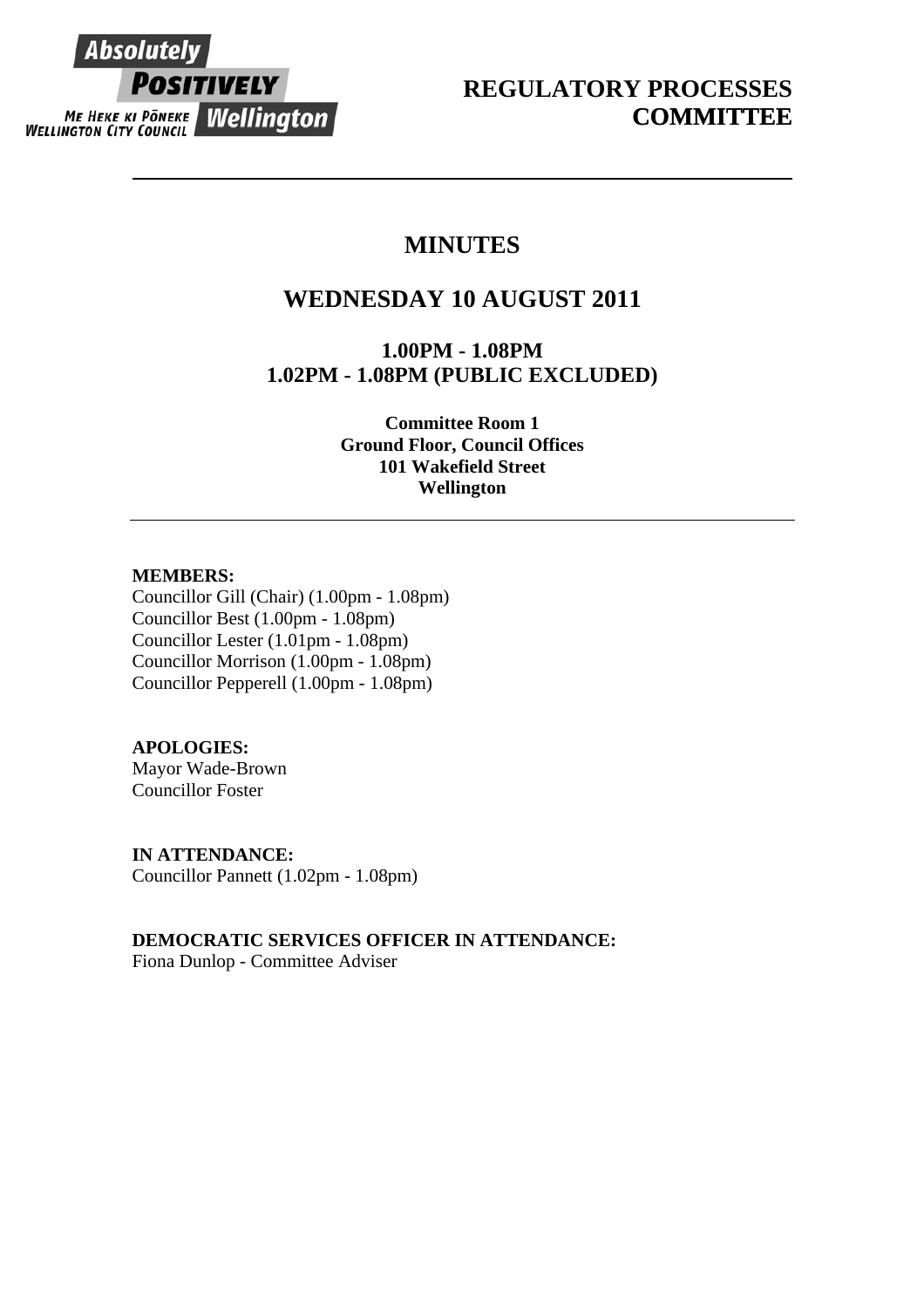# 046/11RP **APOLOGIES**

(1215/53/IM)

**Moved Councillor Gill, seconded Councillor Best, the motion that apologies for absence be accepted from Mayor Wade-Brown and Councillor Foster and apologies for lateness be accepted from Councillor Lester.** 

**The motion was put and declared CARRIED.** 

### **RESOLVED:**

*THAT the Regulatory Processes Committee:* 

- *1. Accept apologies for absence from Mayor Wade-Brown and Councillor Foster.*
- *2. Accept apologies for lateness from Councillor Lester.*

### 047/11RP **MINUTES FOR CONFIRMATION**  (1215/53/IM)

**Moved Councillor Gill, seconded Councillor Morrison, the motion that the Regulatory Processes Committee approve the minutes of the ordinary meetings held on Wednesday 11 May 2011 and Wednesday 8 June 2011 and the extraordinary meeting held on Thursday 29 July 2011, having been circulated, be taken as an accurate record of those meetings.** 

**The motion was put and declared CARRIED.** 

#### **RESOLVED:**

*THAT the Regulatory Processes Committee:* 

*1. Approve the minutes of the ordinary meetings held on Wednesday 11 May 2011 and Wednesday 8 June 2011 and the extraordinary meeting held on Thursday 29 July 2011, having been circulated, be taken as an accurate record of those meetings.* 

#### 048/11RP **CONFLICT OF INTEREST DECLARATIONS** (1215/53/IM)

#### **NOTED:**

There were no conflicts of interest declared.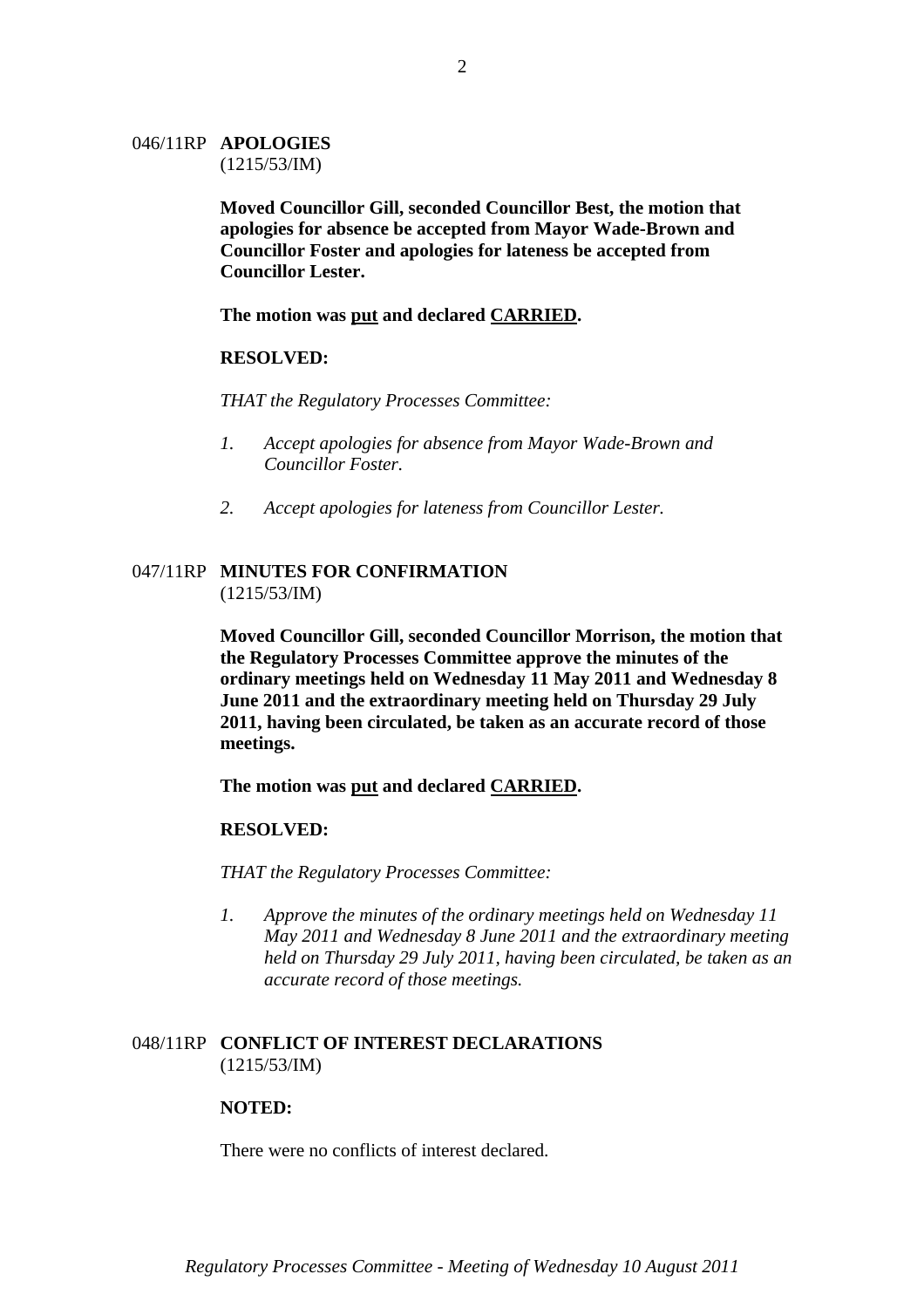#### 049/11RP **PUBLIC PARTICIPATION** (1215/53/IM)

#### **NOTED:**

There was no public participation.

(Councillor Lester joined the meeting at 1.01pm.)

#### 050/11RP **PROPOSED ROAD CLOSURES – 4 SEPTEMBER 2011 TO 11 DECEMBER 2011**

Report of Gail Reeves – Street Activities Co-ordinator. (1215/53/IM) (REPORT 1)

**Moved Councillor Morrison, seconded Councillor Best, the substantive motion.** 

**The substantive motion was put and declared CARRIED.** 

#### **RESOLVED:**

*THAT the Regulatory Processes Committee*:

- *1. Receive the information.*
- *2. Note that recommendations in this report should not be amended without first carrying out further consultation with affected parties and verification from the Council's Traffic Engineer that the amendment is not likely to cause unreasonable impact on traffic.*
- *3. Agree to close the following roads for the events as shown, to vehicles only, subject to the conditions listed in the Proposed Temporary Road Closure Impact Reports:* 
	- *(a) For the Wellington Car Club Shelly Bay Sealed Sprint event:* 
		- *(i) Massey Road (between the north end of Scorching Bay Reserve and the northern entrance of the former Shelly Bay Defence Base), on Sunday 4 September 2011, from 7am to 6pm and;*
	- *(b) For the Santa Parade event:* 
		- *(i) Ballance Street (between Lambton Quay and Featherston Street)*
		- *(ii) Stout Street (between Lambton Quay and Whitmore Street – exit to parking building to remain open)*
		- *(iii) Maginnity Street (between Waring Taylor Street and Ballance Street), on Sunday 13 November 2011, from 7am to 3pm (to allow for the formation of the Parade). Postponement date Sunday 20 November 2011*

3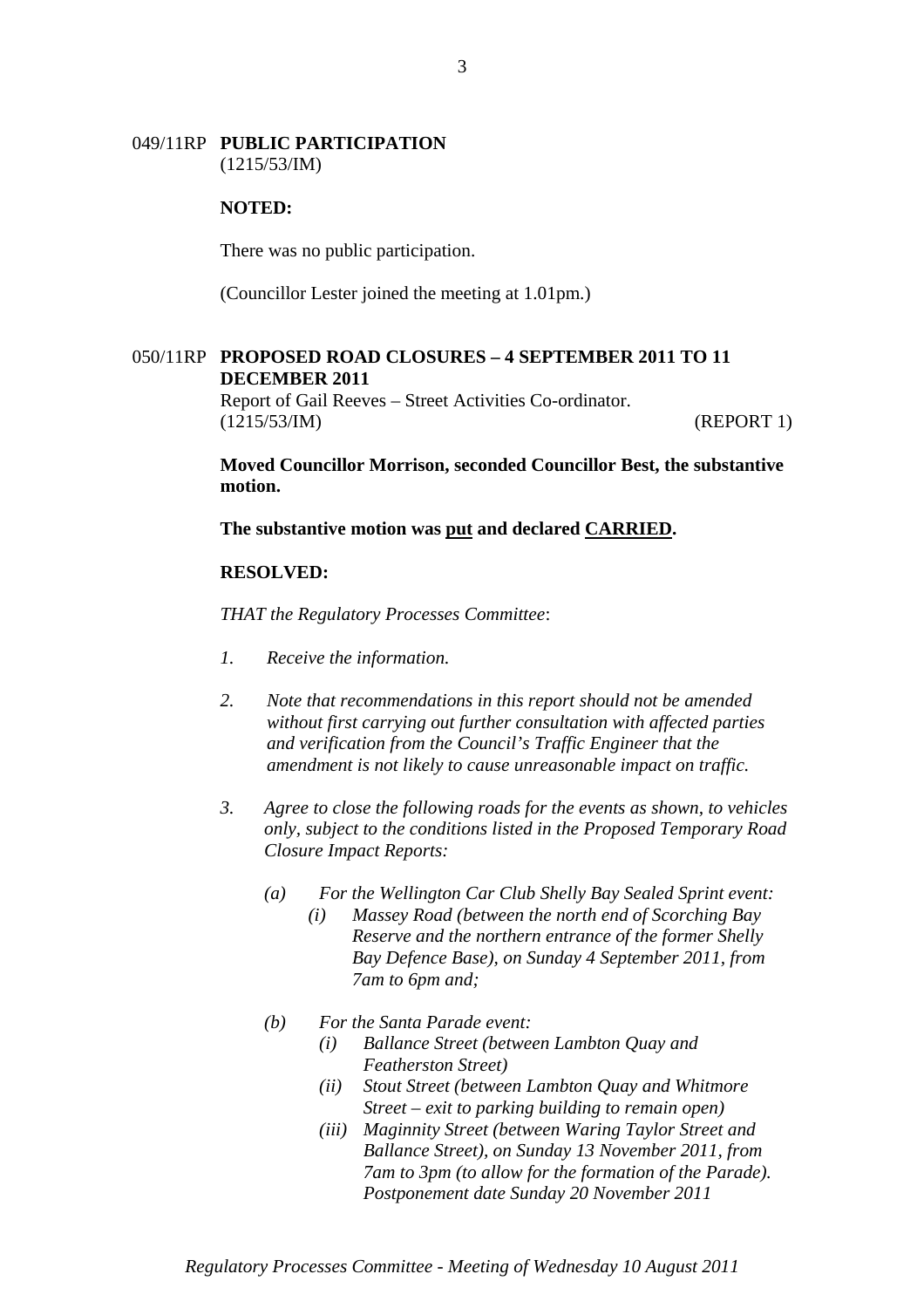- *(iv) Lambton Quay (between Whitmore Street and Willis Street)*
- *(v) Willis Street (between Lambton Quay and Manners Street)*
- *(vi) Customhouse Quay (between Willis Street and Hunter Street)*
- *(vii) Willeston Street (between Willis Street and Victoria Street)*
- *(viii) Mercer Street*
- *(ix) Victoria Street (between Harris Street and Dixon Street)*
- *(x) Bond Street*
- *(xi) Lombard Street*
- *(xii) Cornhill Street*
- *(xiii) Wakefield Street (between Mercer Street and Cuba Street/Michael Fowler Centre Car Park)*
- *(xiv) Cuba Street (between Wakefield Street and Manners Street)*
- *(xv) Manners Street (between Willis Street and Taranaki Street), on Sunday 13 November 2011, from 10am to 5pm (for the Parade itself). Postponement date Sunday 20 November 2011 and;*
- *(c) For the Thorndon Fair event:* 
	- *(i) Tinakori Road (between Bowen Street and Harriet Street)*
	- *(ii) Hill Street (between Tinakori Road and Selwyn Terrace), on Sunday 4 December 2011, from 7.30am to 5.30pm and;*
- *(d) For the Khandallah Village Fair event:* 
	- *(i) Ganges Road (between Agra Crescent and Dekka Street), on Sunday 11 December 2011, from 7am to 5pm.*

### 051/11RP **APPROVAL OF NAMES FOR NEW ROADS IN WOODRIDGE: RED BEECH, LACEBARK AND TEA TREE**

Report of Michael Brownie - Team Leader - Enterprise Data Management. (1215/53/IM) (REPORT 2)

**Moved Councillor Best, seconded Councillor Morrison, the substantive motion.** 

**The substantive motion was put and declared CARRIED.** 

#### **RESOLVED:**

*THAT the Regulatory Processes Committee:* 

- *1. Receive the information.*
- *2. Agree to give approval for the names Red Beech, Lacebark and*

*Regulatory Processes Committee - Meeting of Wednesday 10 August 2011*